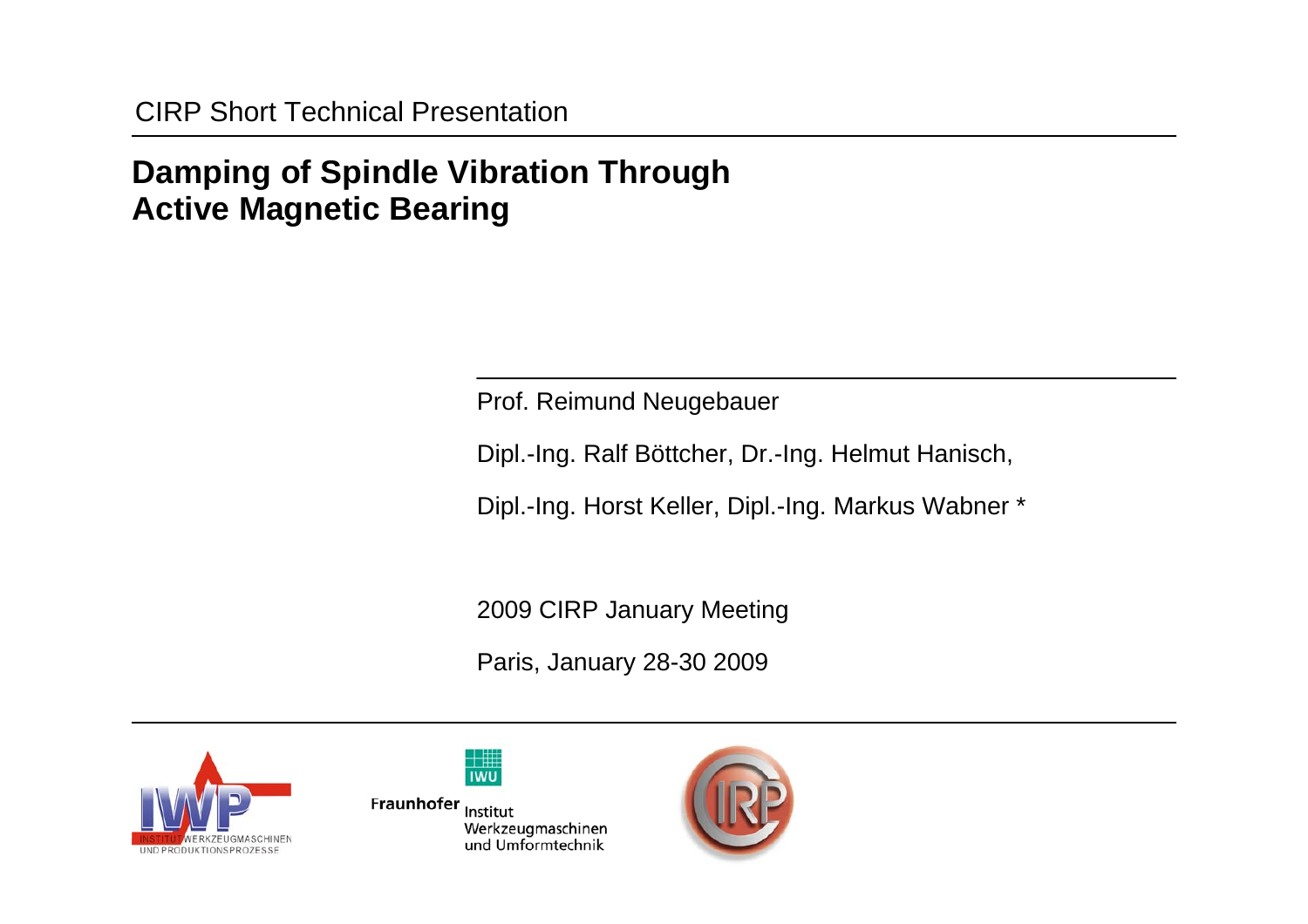

www.starragheckert.com



www.eaat.de

Prof. Neugebauer





Fraunhofer Institut nnenen<br>Werkzeugmaschinen<br>und Umformtechnik

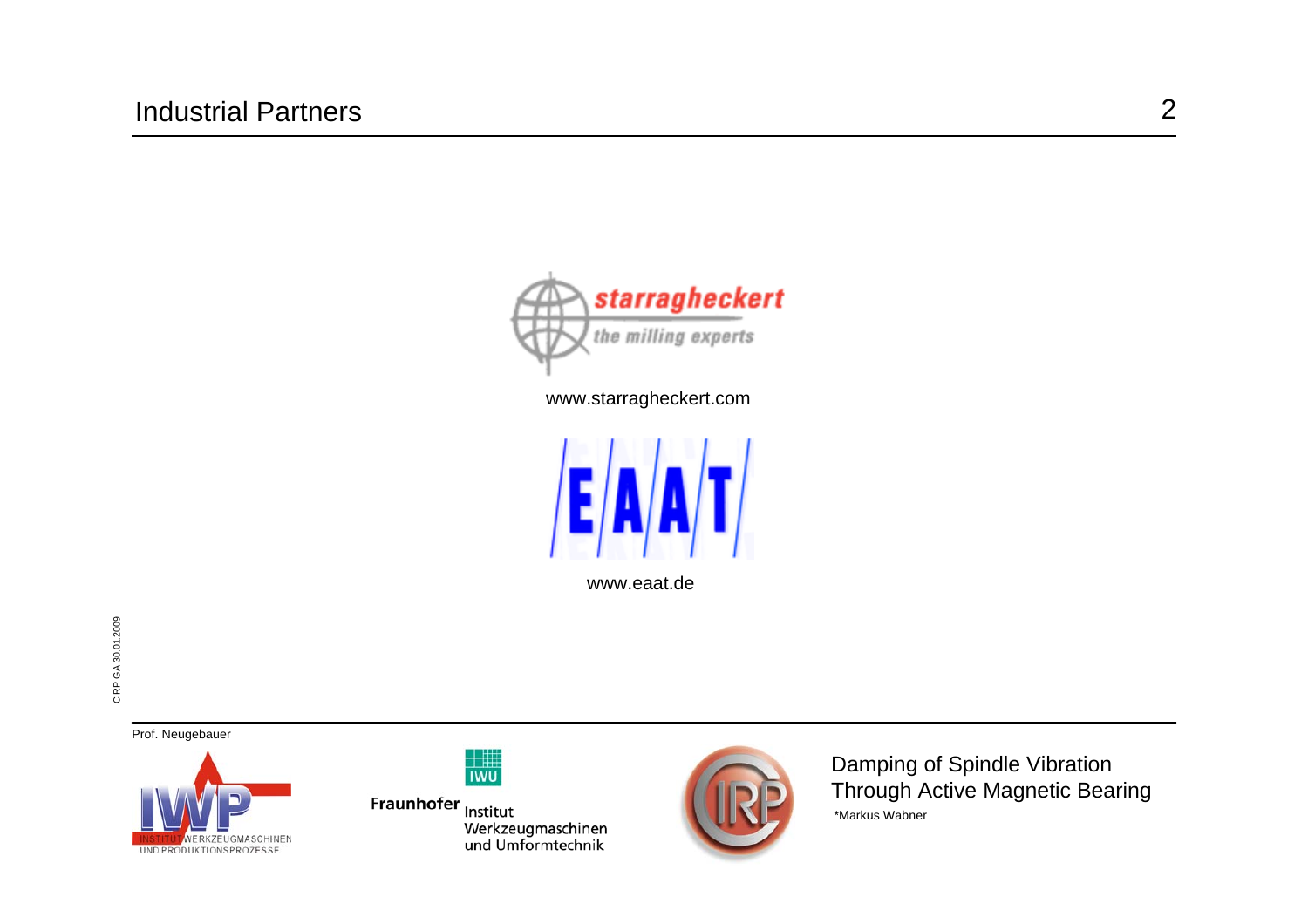# **Damping of Spindle Vibration Through Active Magnetic Bearing**

- 1 Motivation
- 2 Approach and Principle
- 3 Actual Works
	- System Concept and Design Aspects of Evaluation Model
	- Rotor and Bearing Design
- 4 Summary and Outlook

Prof. Neugebauer



Fraunhofer Institut Werkzeugmaschinen und Umformtechnik

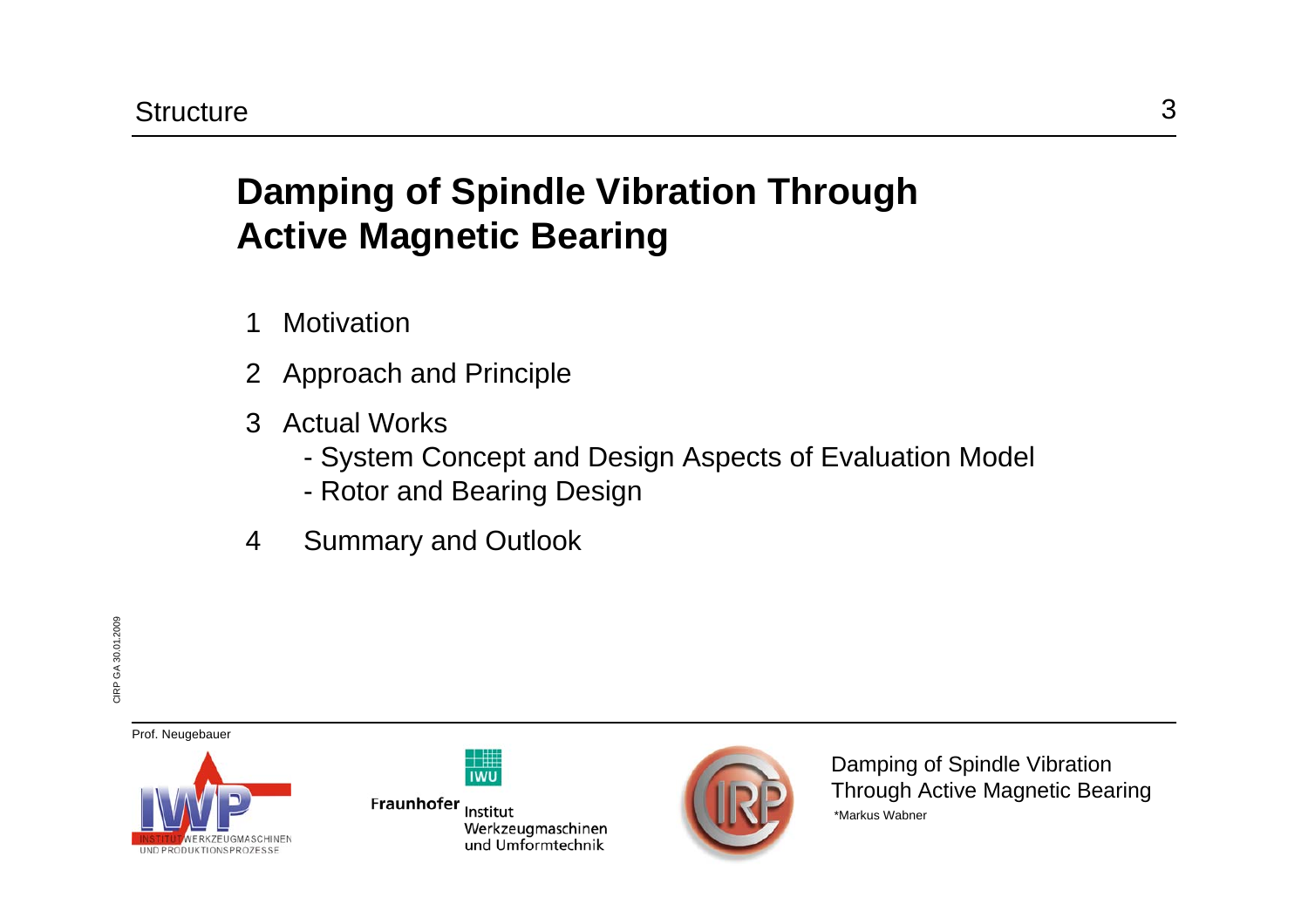#### 1 Motivation

# **Reasons for Development an Adaptive Motor Spindle**

- П general trend towards complete machining calls for tool spindles with a measurably greater range of application
- $\blacksquare$  vibrational behaviour (critical frequencies) of tool-spindle-system is one of the limiting aspects for wide range spindles
- $\rightarrow$  search is for an adaptable universal-application high-frequency motor spindle
- $\rightarrow$  no need to replace the spindle during different machining operation
- $\rightarrow$  allowing briefer set-up times with a simple tool change instead of a spindle replace

 $\rightarrow$  Breaking through the existing limitations with a spindle design that can be statically and dynamically adapted to process efforts.

Prof. Neugebauer



| ł |  |
|---|--|

Fraunhofer Institut Werkzeugmaschinen und Umformtechnik

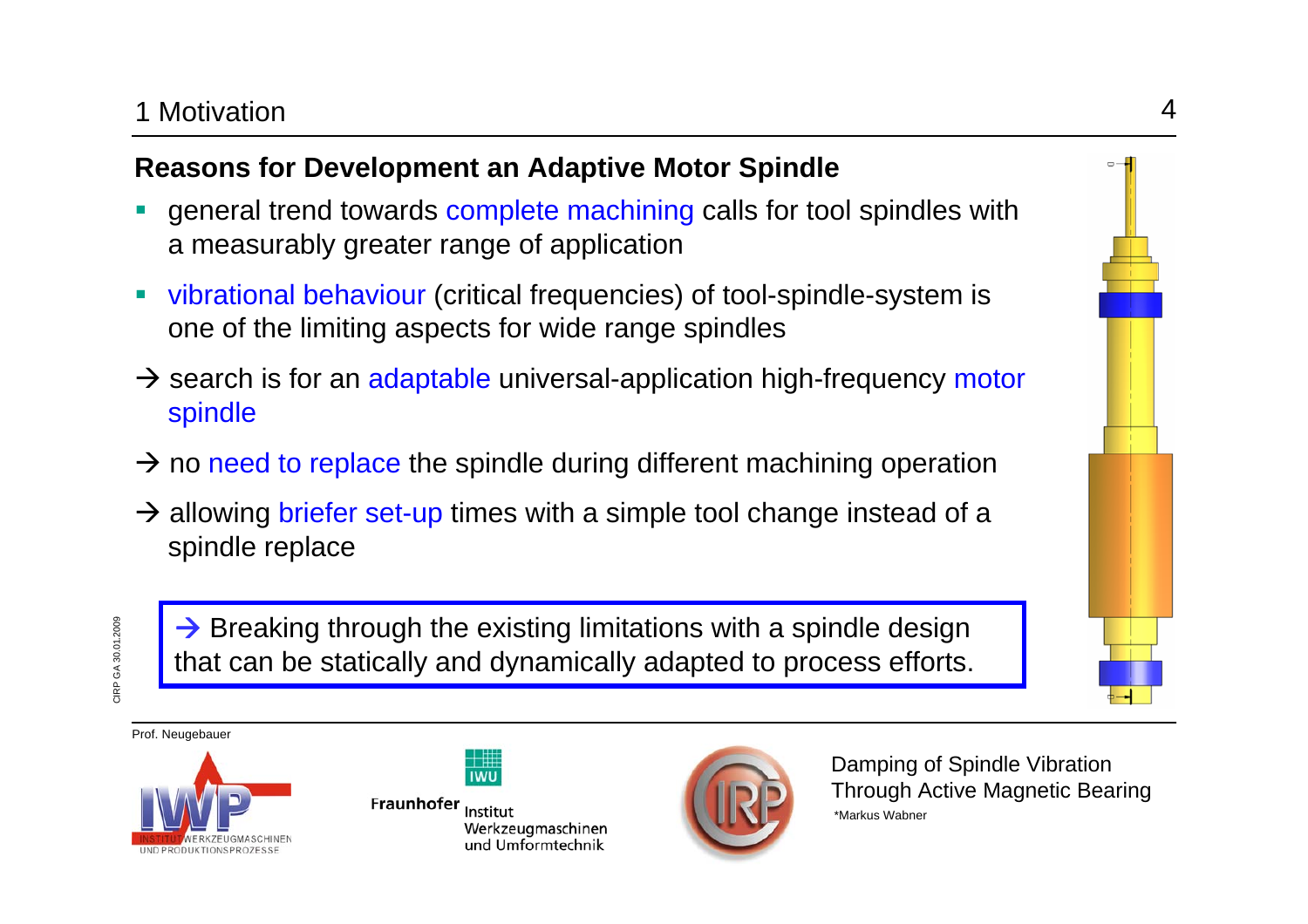# **2 Approach and Principle**

Prof. Neugebauer





Fraunhofer Institut nnenen<br>Werkzeugmaschinen<br>und Umformtechnik

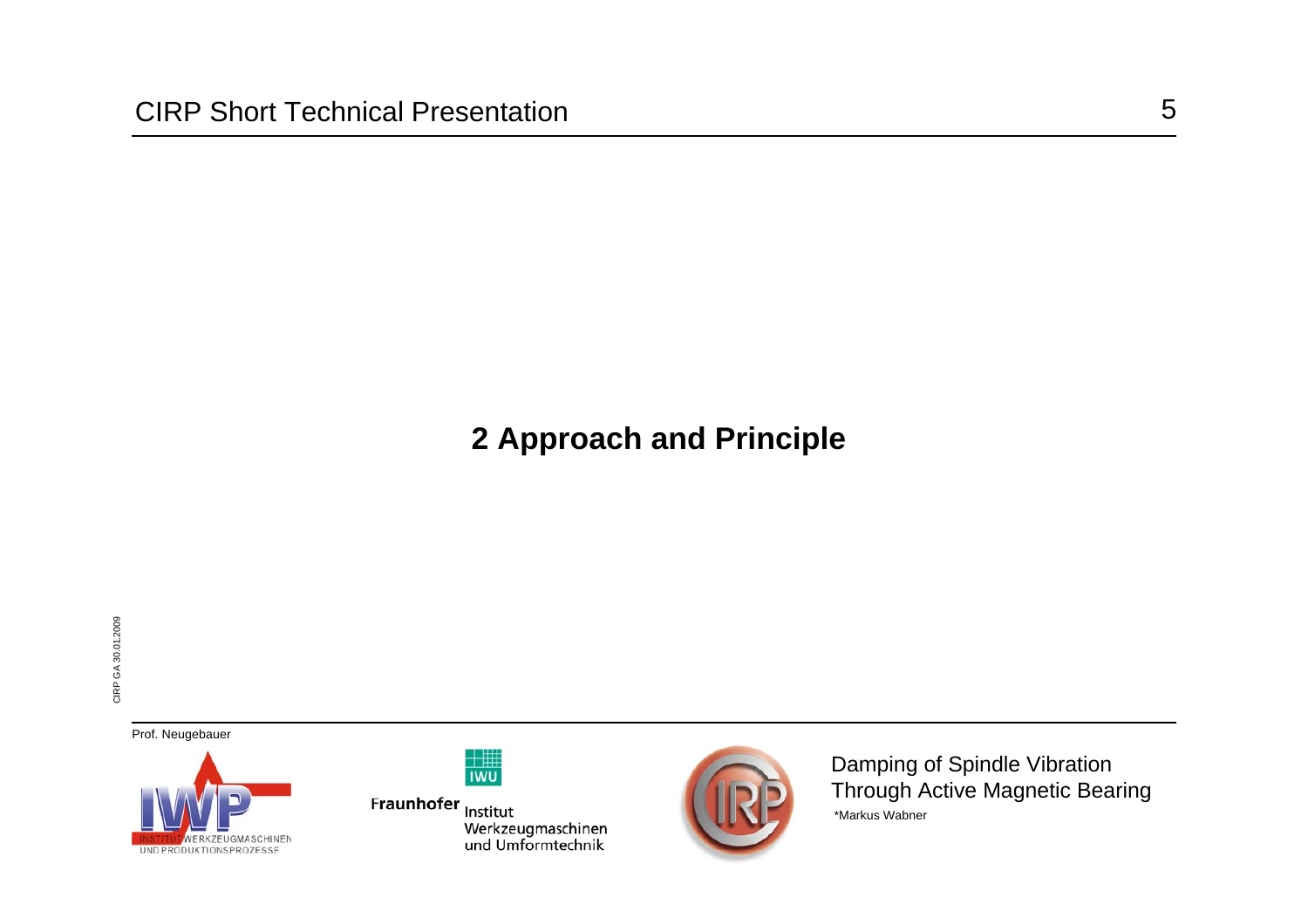# 2 Approach and Principle

#### Approach **Principle**

Active influencing of the first spindle eigenfrequencies by integrating an additional active magnetic bearing

variation of magnetic bearing stiffness and damping



- **A** front rolling bearing
- **Bactive magnetic bearing**

(positive/**negative** stiffness/damping possible)

**C**rear rolling bearing



Theoretical works were presented 2006 in the PhD-Thesis of Thomas Klaffert "Self-optimizing HSC Motor Spindle" (University of Chemnitz)

Prof. Neugebauer



Fraunhofer Institut Werkzeugmaschinen und Umformtechnik

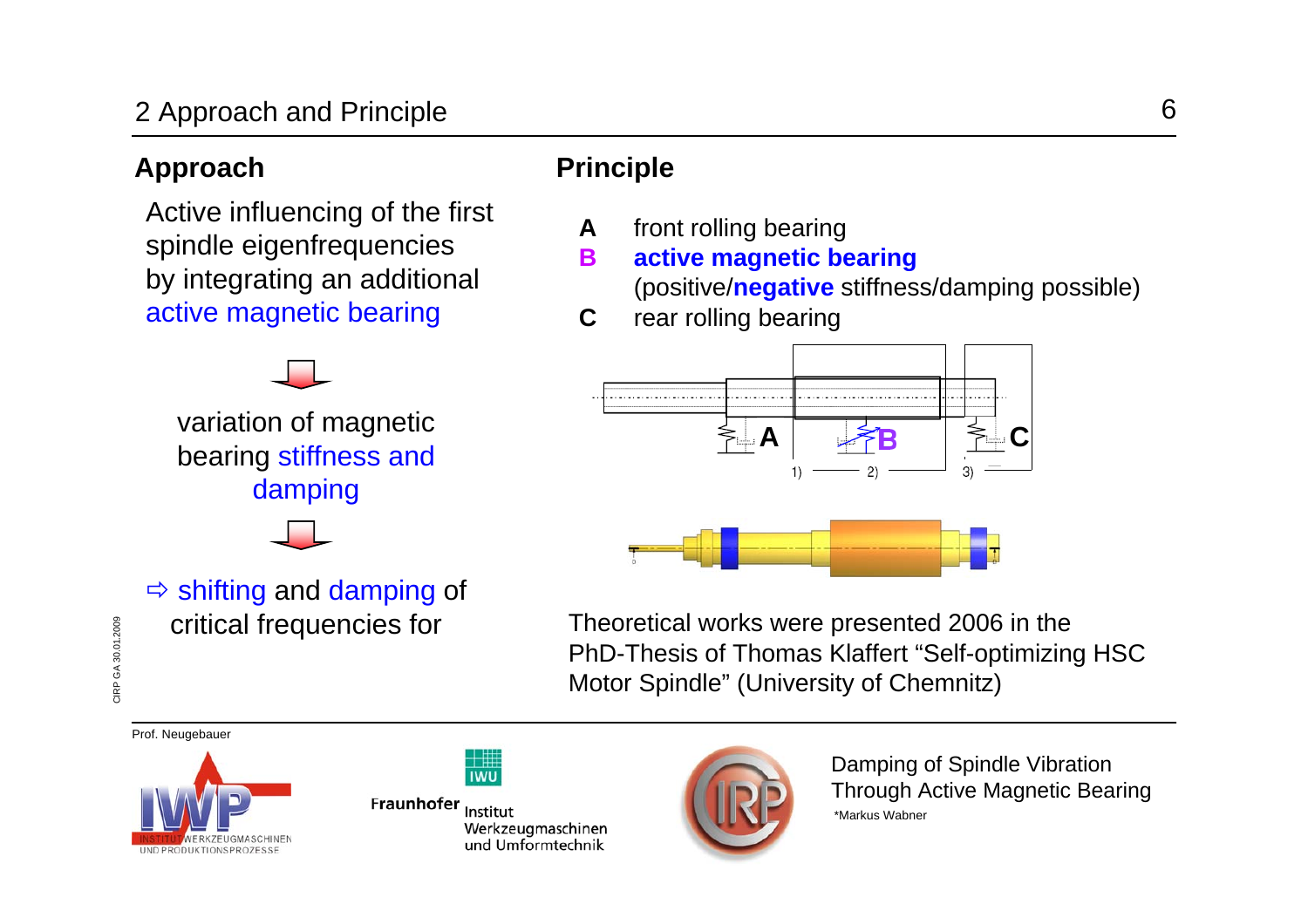## **Some Further Adaptive Motor Spindle Structures**



#### **Characteristics**

#### **I./II.**

- active shifting/damping of eigenfrequencies
- limited range of adaptation because basic stiffness is needed
- friction welding of safety bearings in failure case during high revolution speed

#### **III.**

- damping eigenfrequencies
- no adaptation possible



**IWU** 

Fraunhofer Institut Werkzeugmaschinen und Umformtechnik

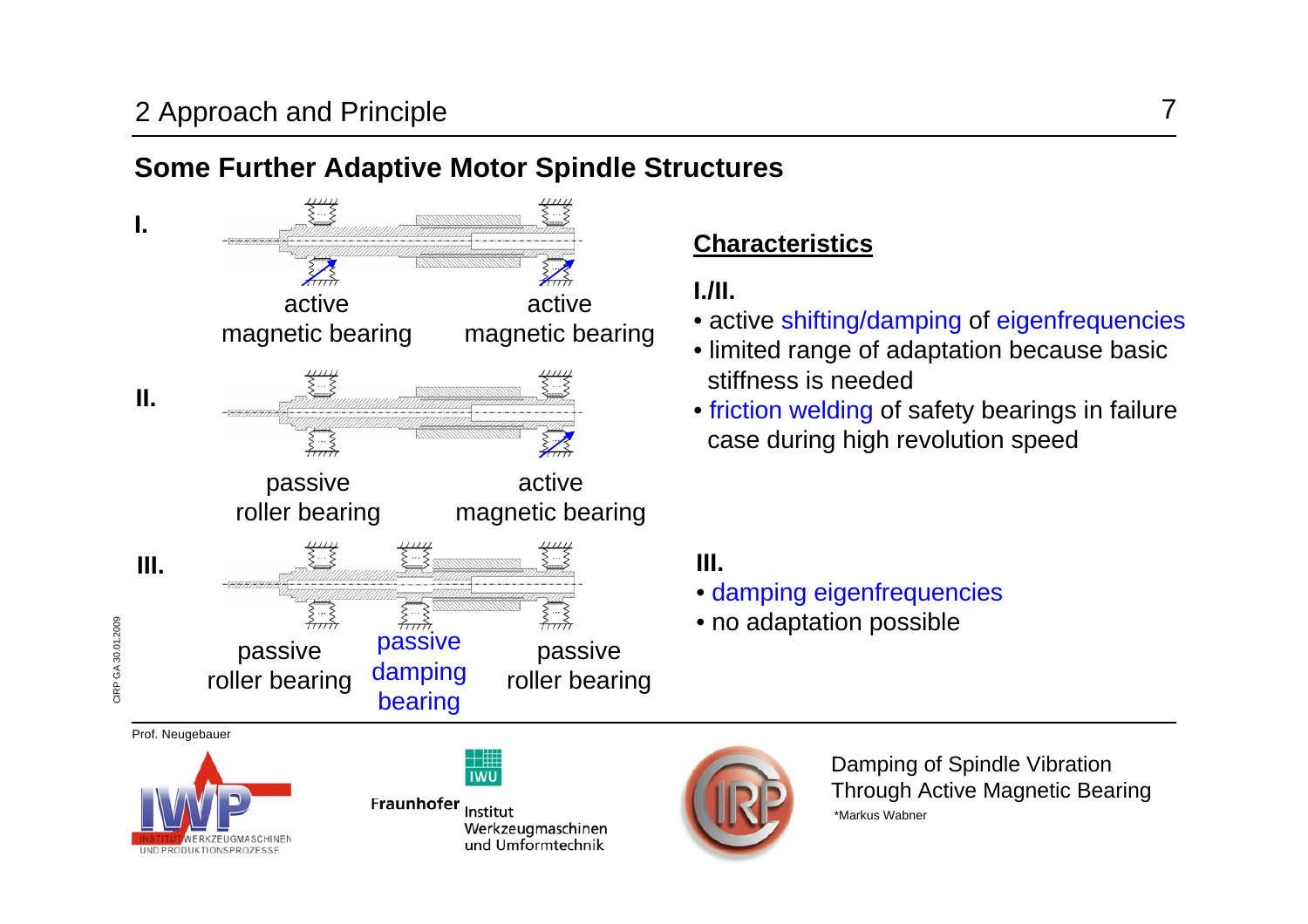Prof. Neugebauer





Fraunhofer Institut nnenen<br>Werkzeugmaschinen<br>und Umformtechnik

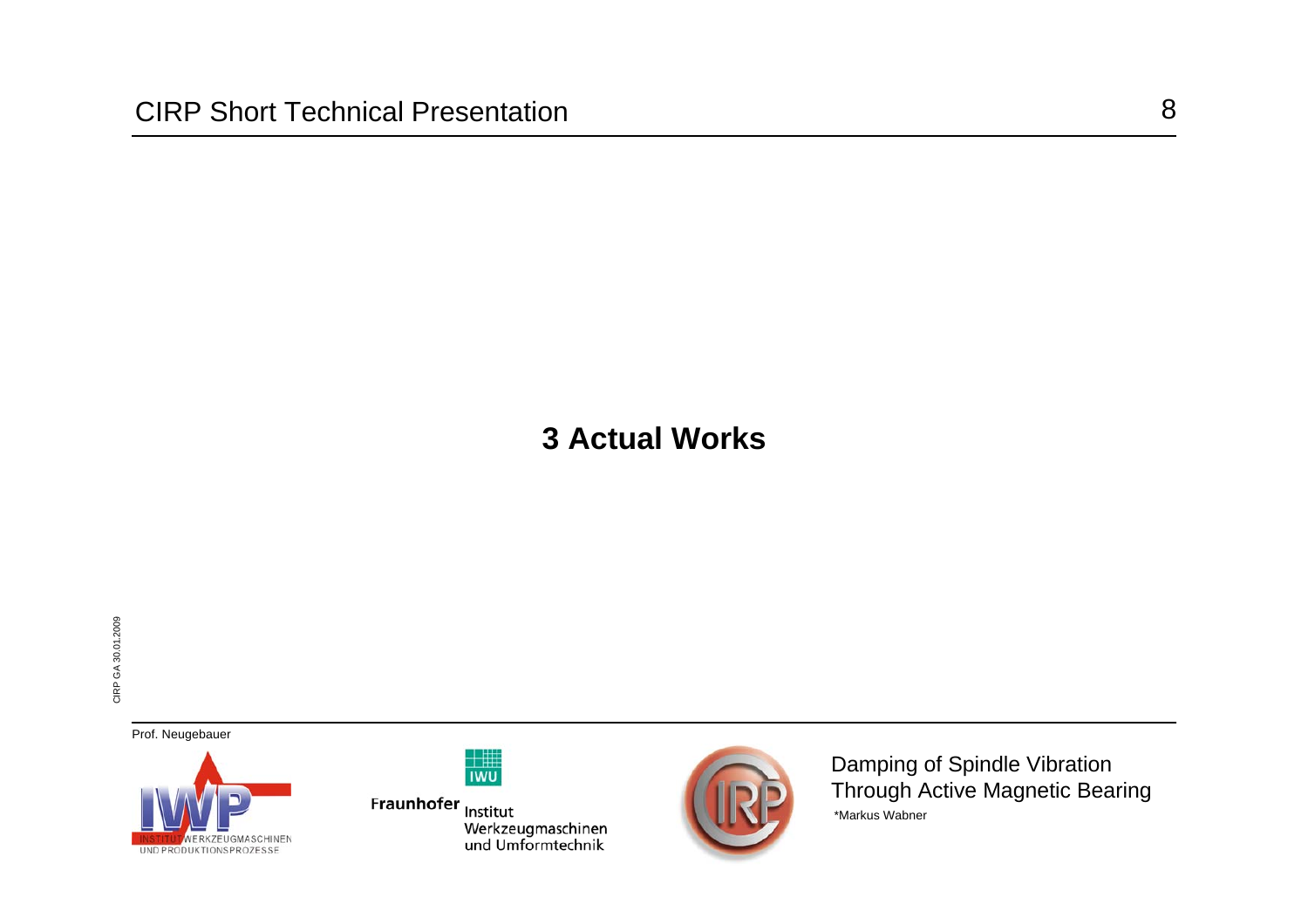# **Overview: Design of an Evaluation Model** HSC spindle of

- **namaller modifying of a industrial applicated standard spindle and** prediction of its static and dynamic behaviour with an additional active magnetic bearing
- **Performant of the conventional asynchronous motor** by a smaller synchronous motor for getting enough cross-section for a magnetic bearing
- **dimensioning of the active magnetic bearing**
- **nanufacturing and assembly of the spindle components**



Active magnetic bearing of EAAT GmbH Chemnitz



Prof. Neugebauer

CIRP GA 30.01.2009

CIRP GA 30.01.2009



Fraunhofer Institut Werkzeugmaschinen und Umformtechnik

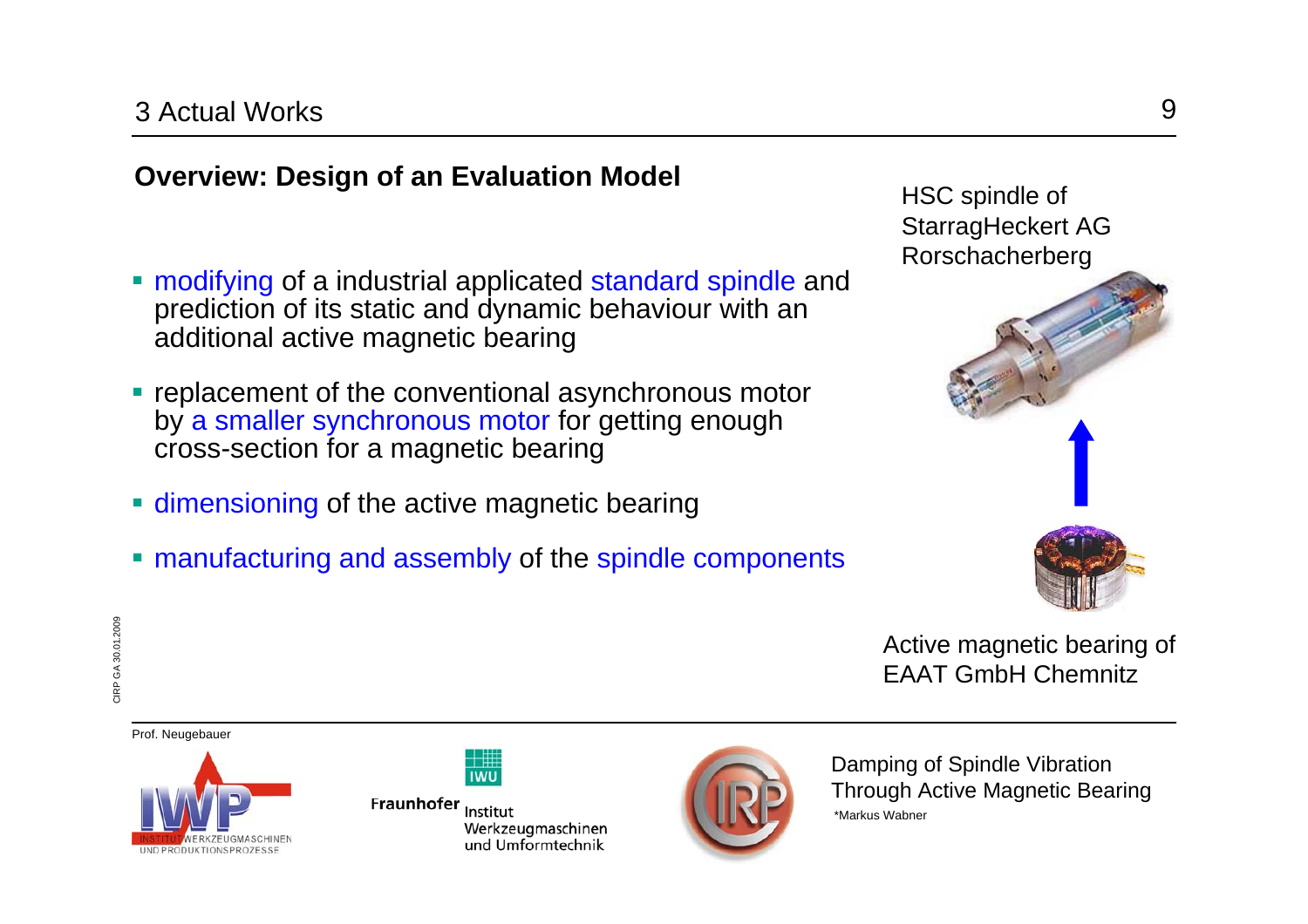## **Optimal Placement of Magnetic Bearing**

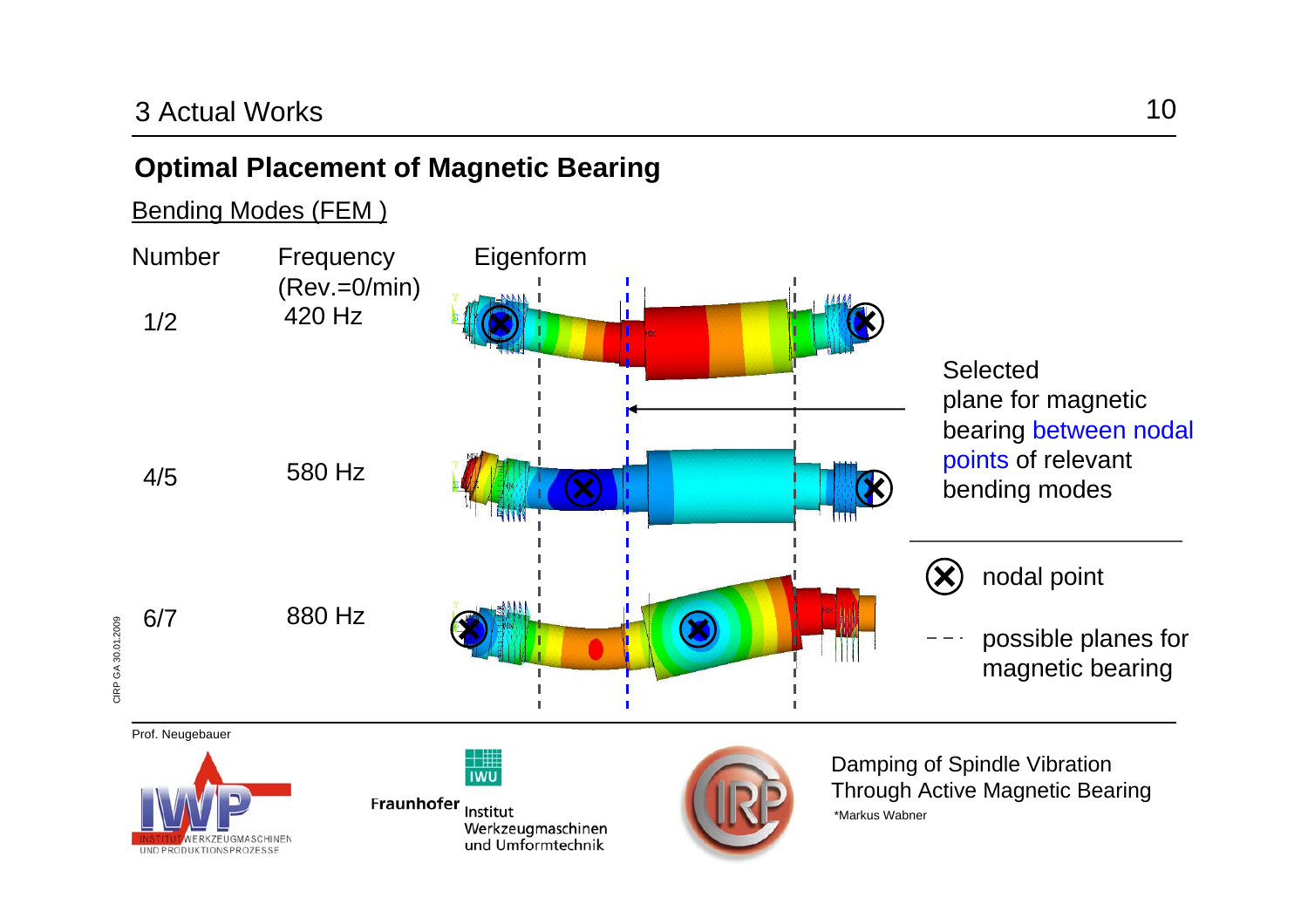



Fraunhofer Institut Werkzeugmaschinen<br>und Umformtechnik

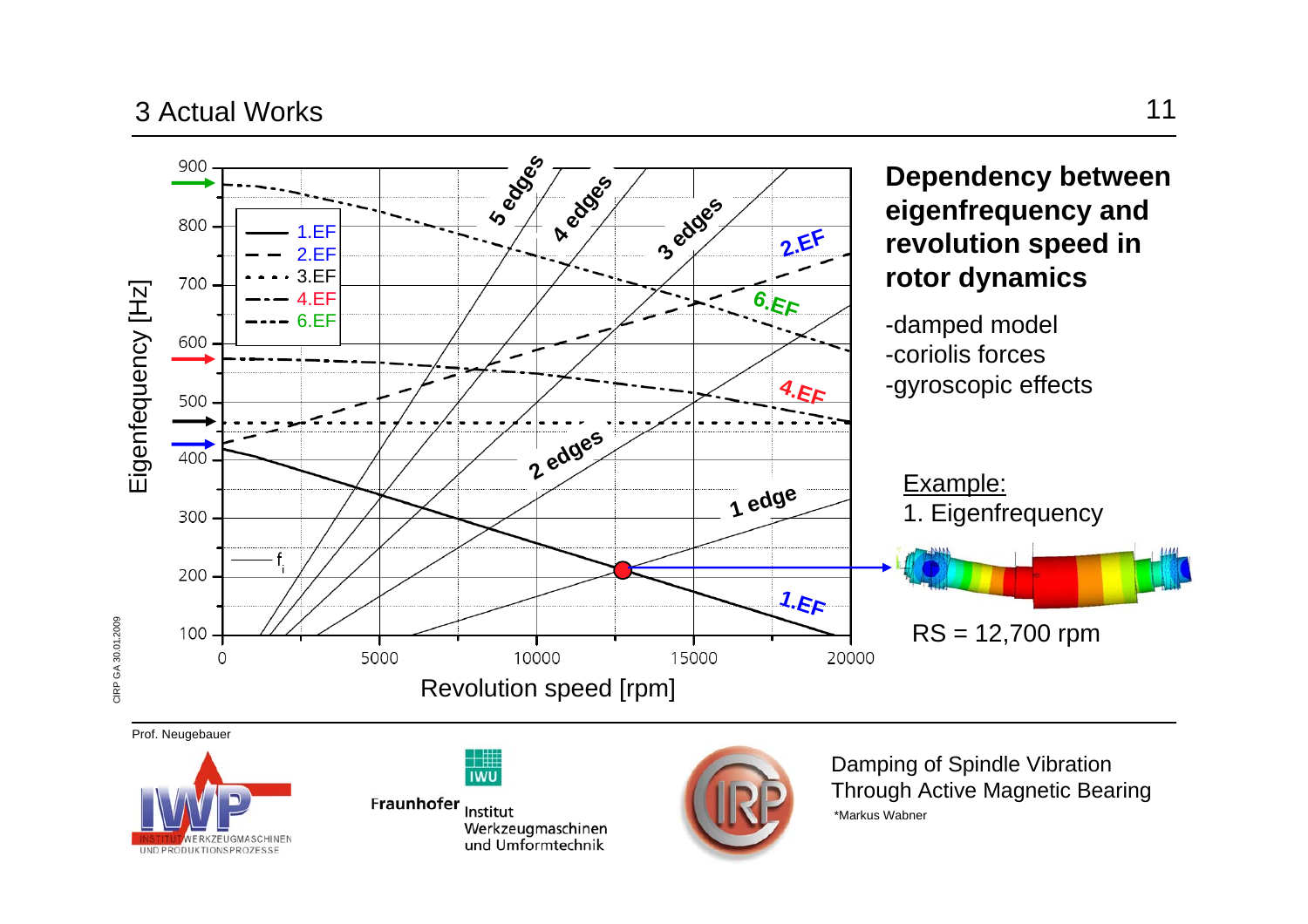## **Estimation of Needed Static Magnetic Force**



Standard spindle parameters

- interspace e=600 mm
- rotor outer diameter DI=65 mm
- **ball bearing A and C stiffness**
- about 1 kN/µm
- Г process force F up to 5 kN

- **natable 10 influence analysis by using an analytic model of** the base spindle and idealized magnetic bearing
- $\overline{\phantom{a}}$  consideration of
	- main spindle dimensions
	- tool dimensions
	- ball bearing stiffness
	- process force range
	- magnetic bearing width w and force Fb
- $\overline{\phantom{a}}$ calculating the bending line
- $\overline{\phantom{a}}$ compensation of deflection by magnetic force



Prof. Neugebauer

CIRP GA 30.01.2009

CIRP GA 30.01.2009



Fraunhofer Institut Werkzeugmaschinen und Umformtechnik

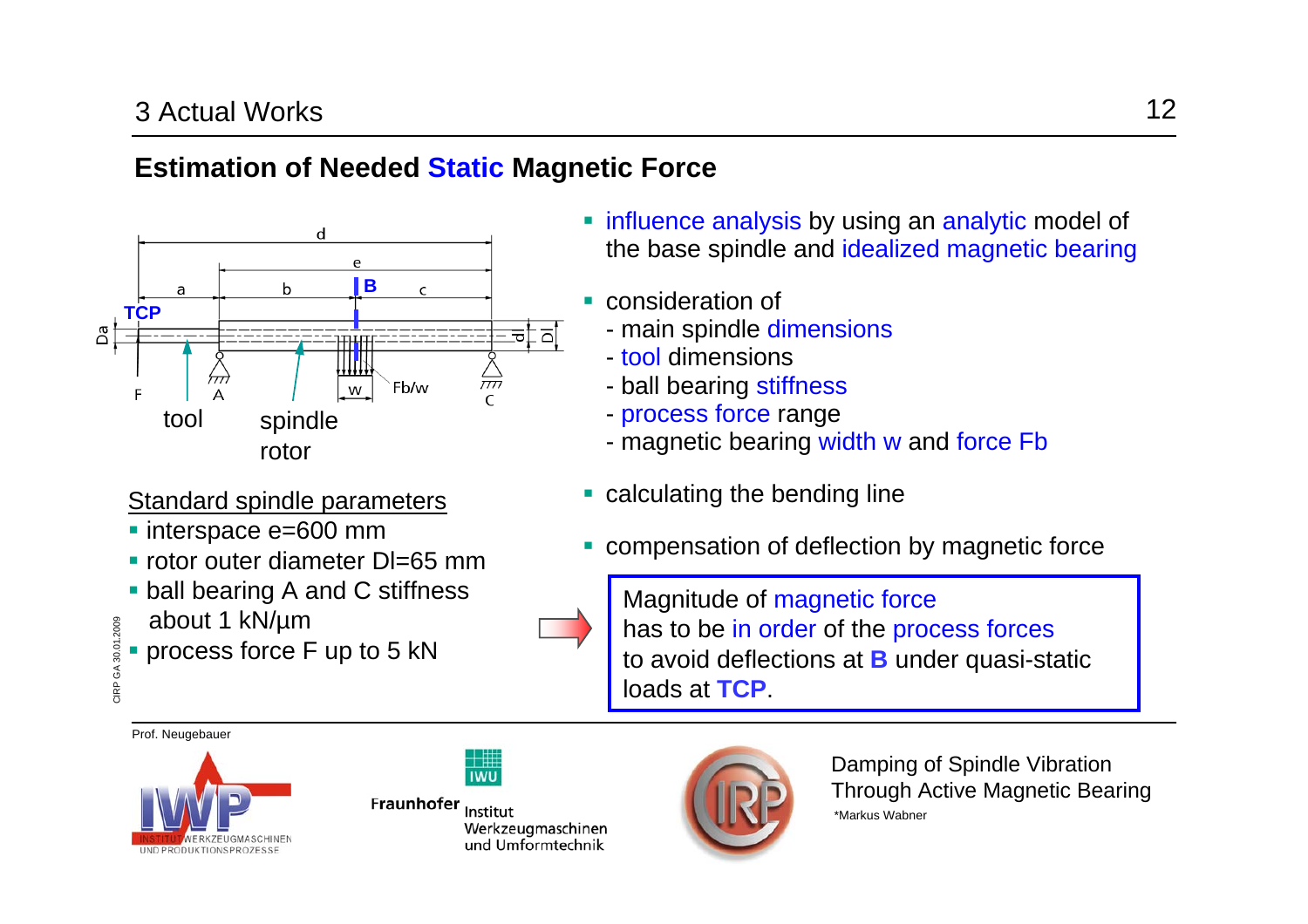## **Estimation of Needed Dynamic Magnetic Force**



Standard spindle parameters

- interspace e=600 mm
- rotor outer diameter DI=65 mm
- **ball bearing A and C stiffness**
- about 1 kN/µm
- Г process force F up to 5 kN

**natable 1 influence analysis by using an FEM model of** the base spindle and idealized magnetic bearing

- additional consideration of coriolis forces and damping
- $\mathcal{L}_{\mathcal{A}}$ gyroscopic effects
- $\mathcal{L}_{\mathcal{A}}$  calculation of quotient of deflection on magnetic bearing place **B** between
	- excitation on magnetic bearing place **B**
	- excitation on **TCP**

Magnitude of magnetic force has to be 2.5 times bigger than process forces to avoid deflections at **B** under dynamic loads at **TCP** in case of resonance.



CIRP GA 30.01.2009

CIRP GA 30.01.2009



Fraunhofer Institut Werkzeugmaschinen und Umformtechnik

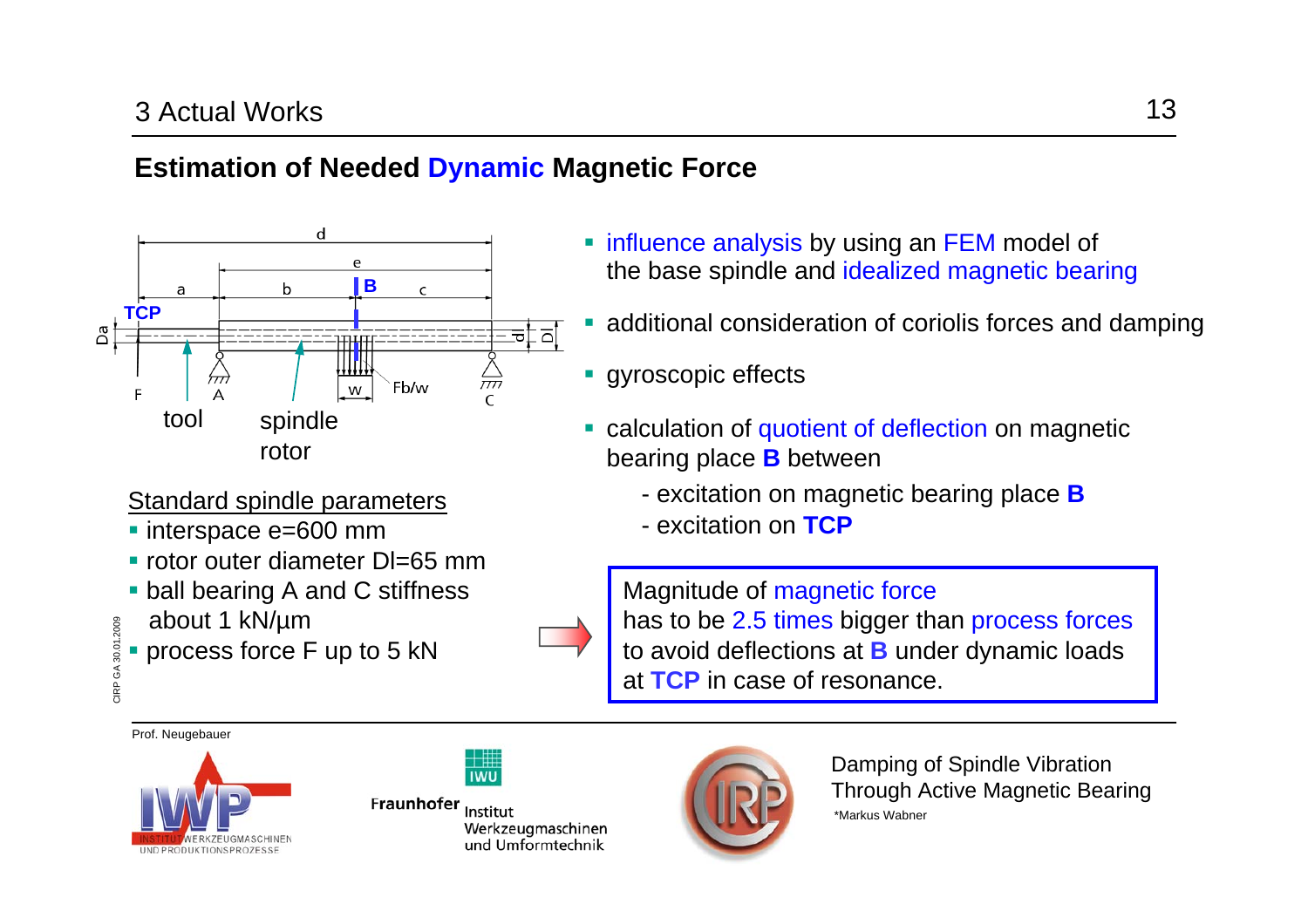## **Design of Magnetic Bearing**

- **dimensioning of the magnetic bearing**
- **Exalculating magnetic and electric values**
- **dimensioning of the measuring system**

 Finite Element Simulation Model calculation of

- **nagnetic fields**
- **nagnetic force**
- **rotor displacement**





CIRP GA 30.01.2009

CIRP GA 30.01.2009

**IWL** 

Fraunhofer Institut Werkzeugmaschinen und Umformtechnik



Damping of Spindle Vibration Through Active Magnetic Bearing \*Markus Wabner



#### Bearing Parameters

- **stator diameter**
- rotor diameter DI = 65 mm
- width of magnetic bearing 120 mm
- **force up to 1,8 kN**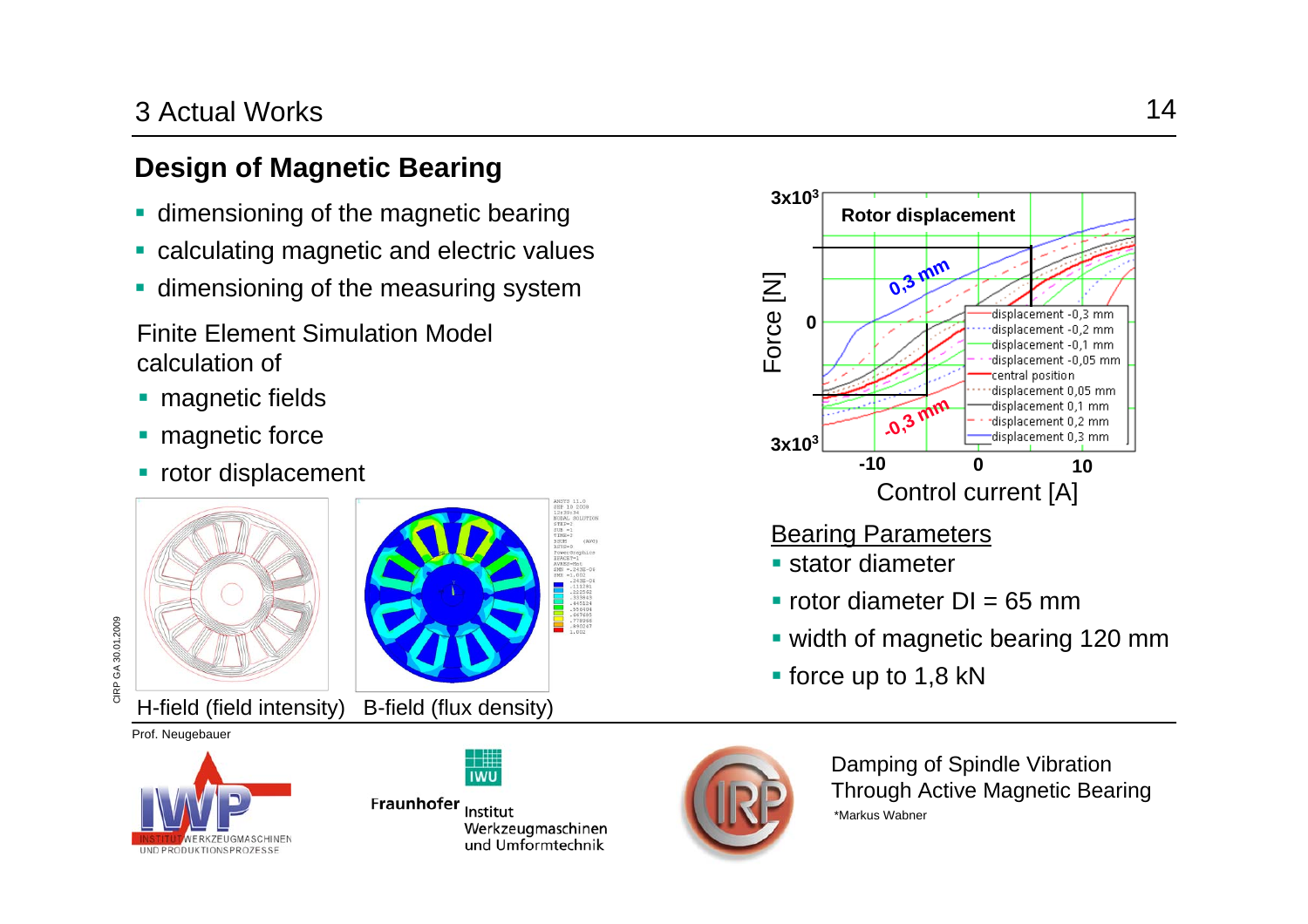#### **System Concept of the Evaluation Model**

bases on StarragHeckert 262-19-15 asynchronous motor spindle P=19 kW,  $M_0$ =165 Nm, n=15.000 min<sup>-1</sup>



Prof. Neugebauer

CIRP GA 30.01.2009

CIRP GA 30.01.2009



 $\overline{I}$  iwil

Fraunhofer Institut Werkzeugmaschinen und Umformtechnik

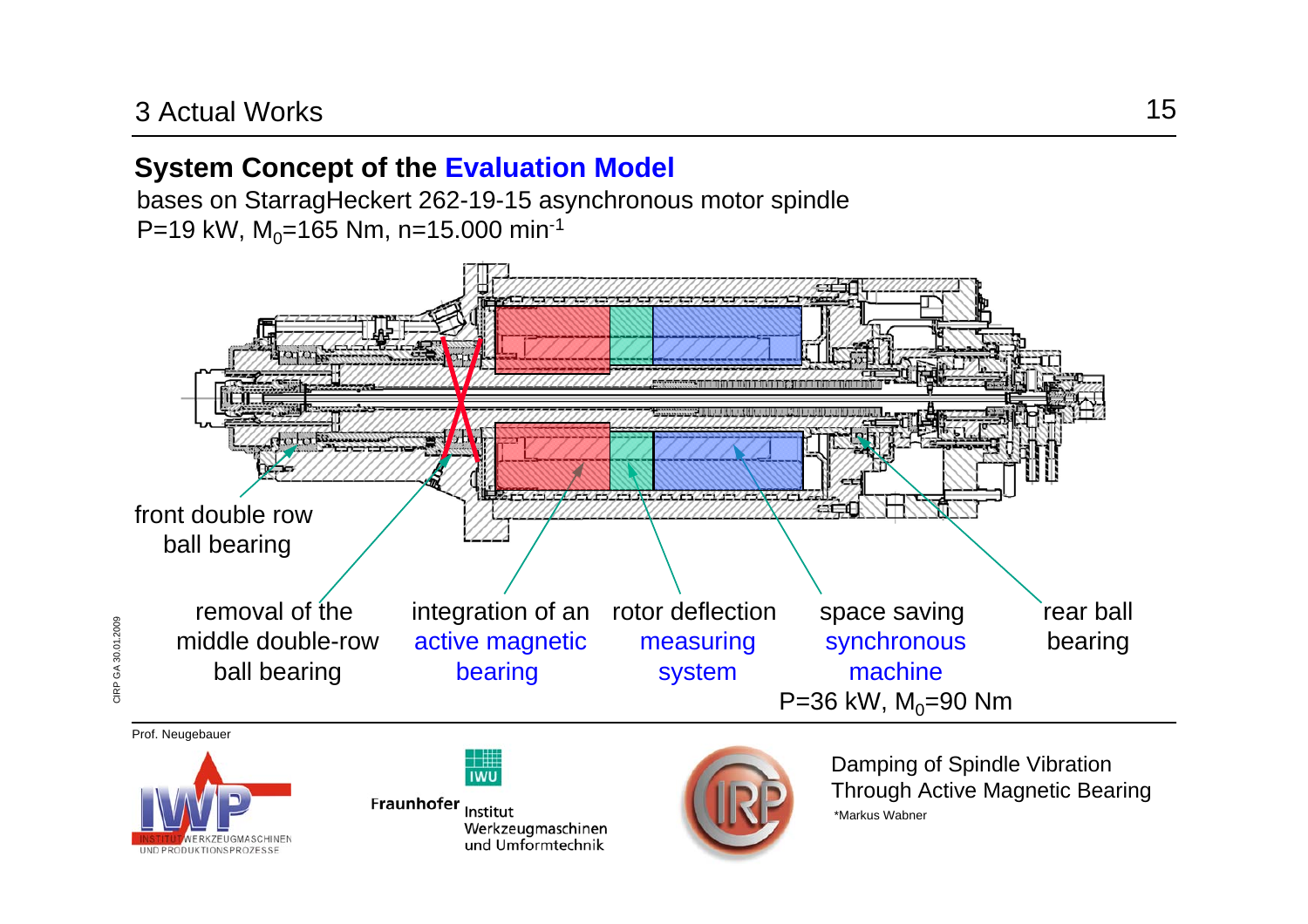**VERKZEUGMASCHINE** 

UND PRODUKTIONSPROZESSE

CIRP GA 30.01.2009

CIRP GA 30.01.2009

#### **Design of Spindle Rotor**



Fraunhofer Institut Werkzeugmaschinen<br>und Umformtechnik

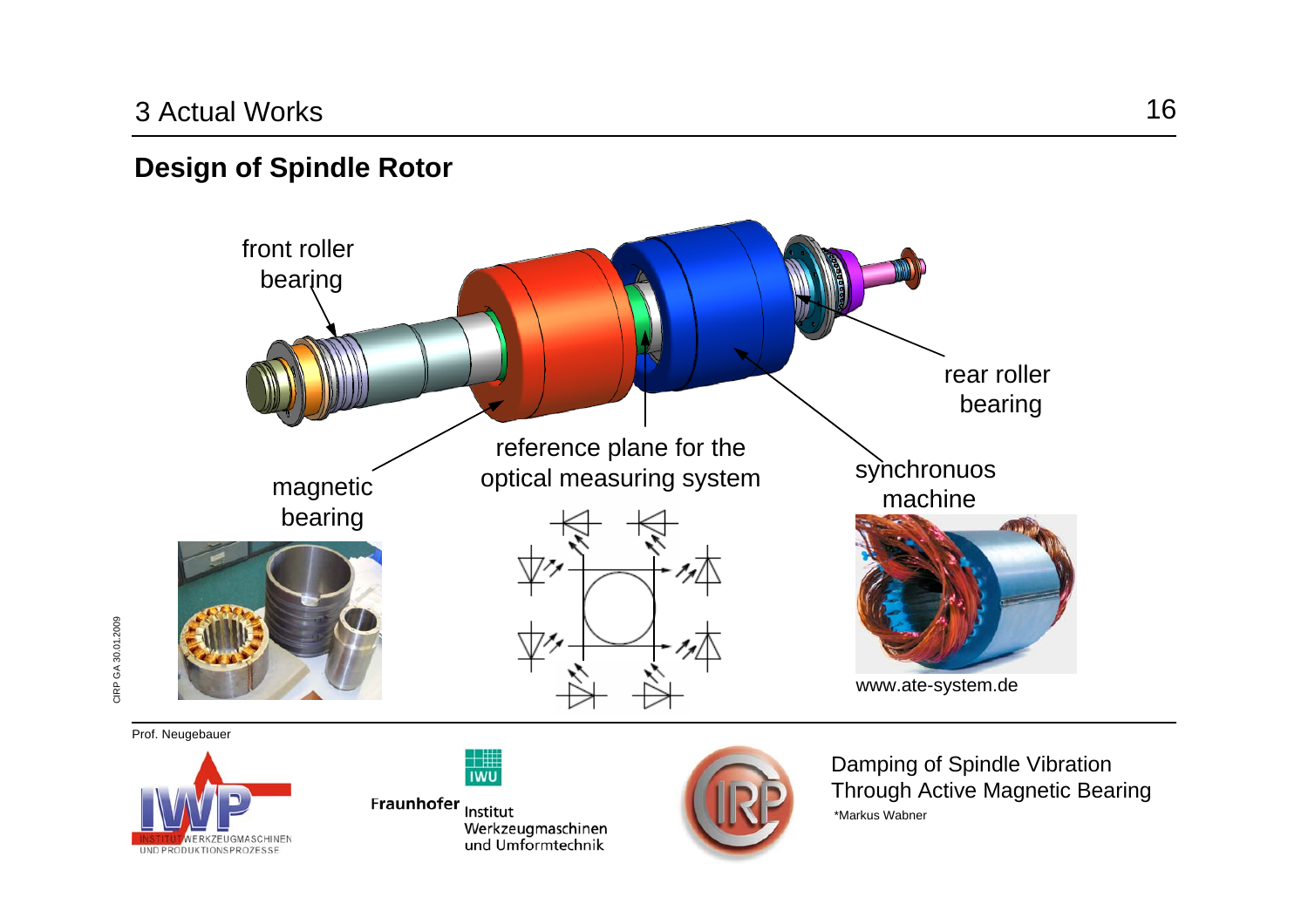# **4 Summary and Outlook**

Prof. Neugebauer





Fraunhofer Institut nnenen<br>Werkzeugmaschinen<br>und Umformtechnik